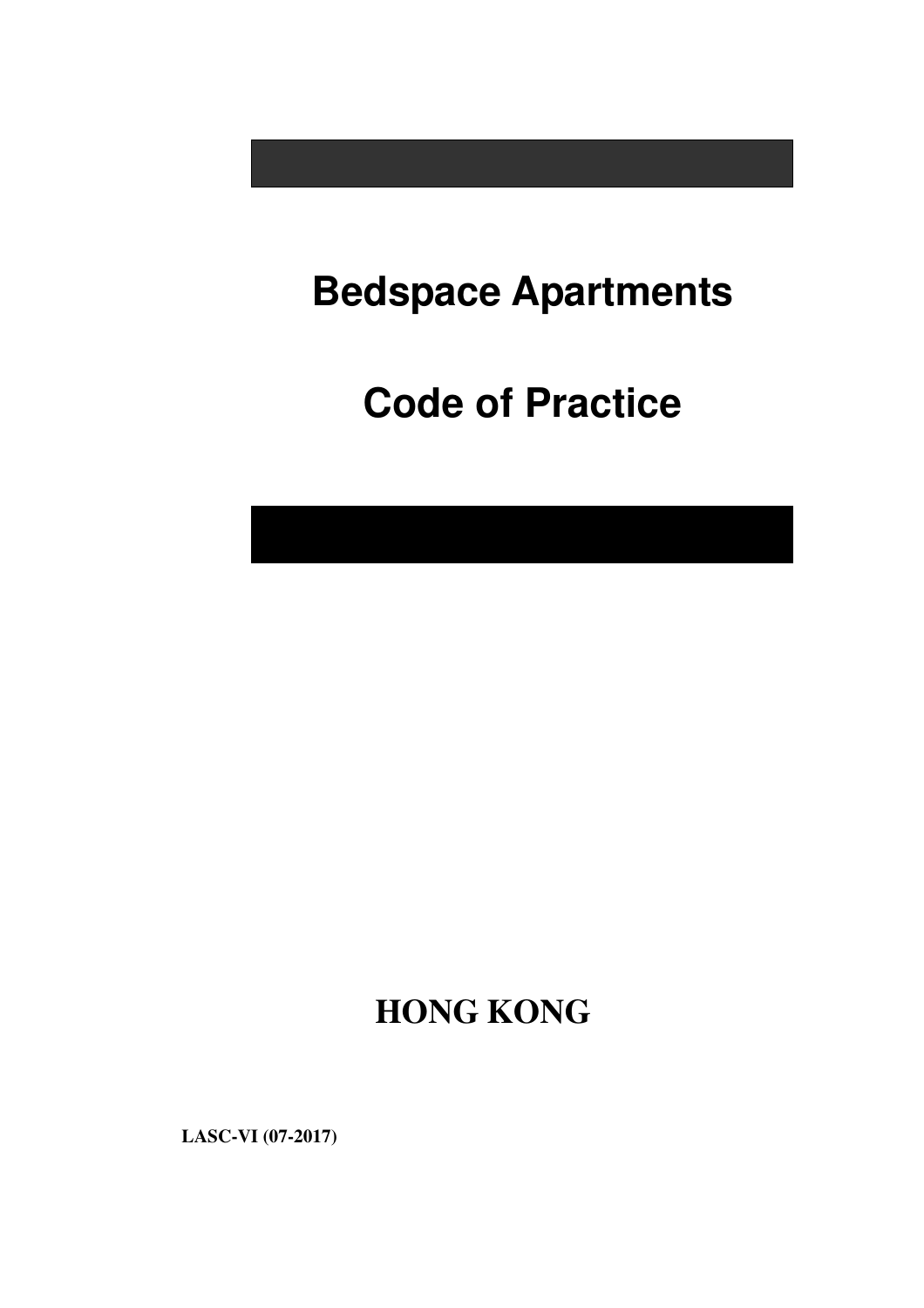#### FOREWORD

 This Code of Practice sets out technical details for the guidance of operators, owners and other parties concerned in the operation of bedspace apartments. Compliance with the provisions of this Code is a primary way of satisfying the requirements for building safety, fire safety, and sanitation under Part V of the Bedspace Apartments Ordinance. This, however, is not the only way of satisfying such requirements. Other alternatives may also be acceptable if they fulfill equivalent performance.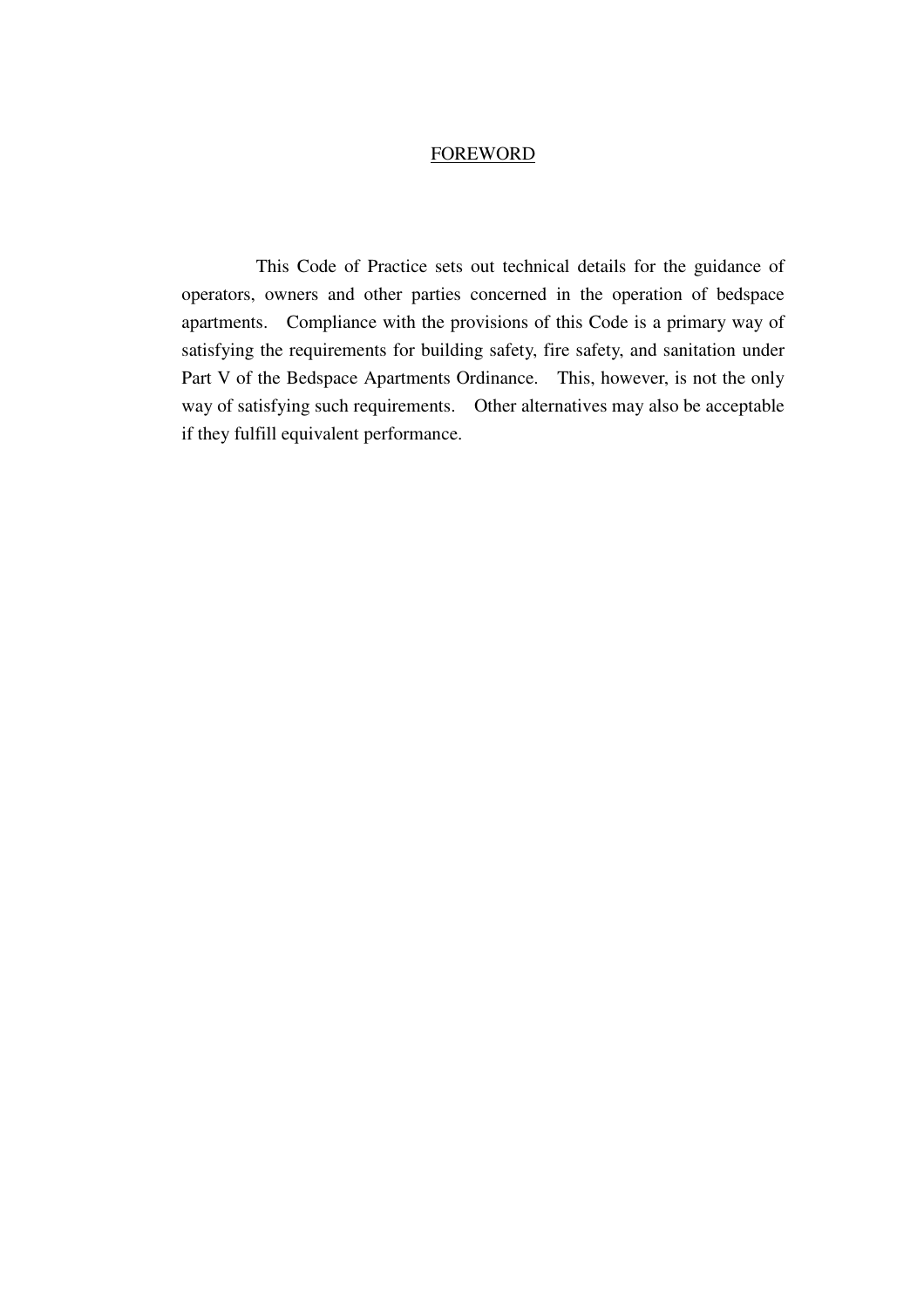# **CONTENTS**

- 1. Introduction
- 2. Interpretation
- 3. Application
- 4. General requirements
- 5. Fire resisting construction
- 6. Fire Service Requirements
- 7. Means of escape
- 8. Kitchens
- 9. Lighting & Ventilation
- 10. Enclosed bedspaces
- 11. Provision of sanitary requirements and plumbing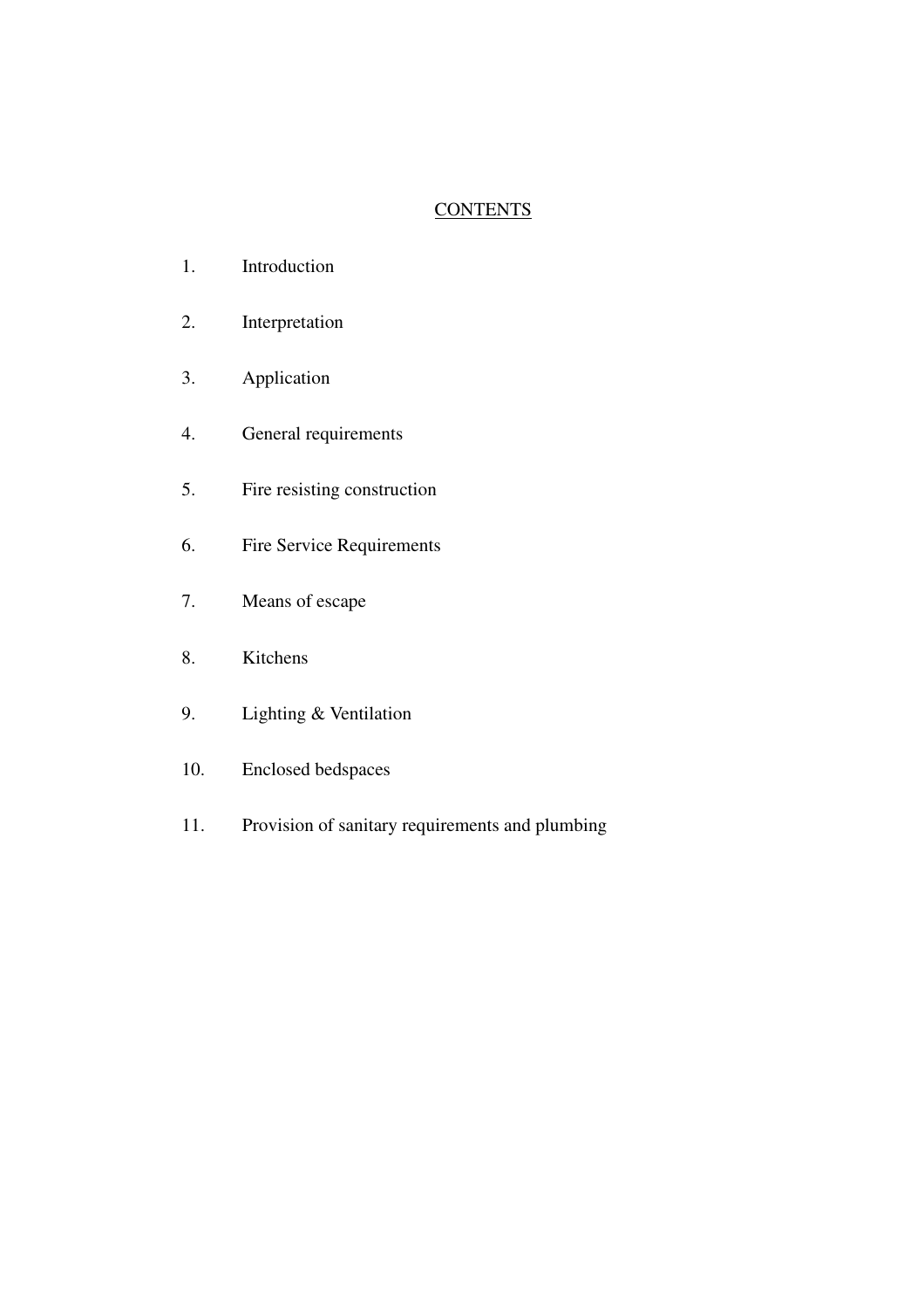## 1. Introduction

The Code of Practice for the Provision of Means of Escape in Case of Fire 1996, the Code of Practice for Fire Resisting Construction 1996 and the Code of Practice for Means of Access for Firefighting and Rescue 2004 issued by the Buildings Department have been replaced by the Code of Practice for Fire Safety in Buildings 2011 and the following information should make reference to the updated version therein where appropriate.

- 1.1 Part V of the Bedspace Apartments Ordinance requires that "A licensed bedspace apartment shall comply with such standards and requirements relating to building and fire safety and sanitation as are provided for in Section 18 of the Ordinance".
- 1.2 The Authority deals with each case on its merits after full consideration of the circumstances. Nothing herein contained must be taken as in any way derogating from the powers of the Authority to secure reasonable and adequate standards of building and fire safety, and sanitation.
- 2. Interpretation

For the purpose of this code, unless otherwise stated,

- 2.1 "Authority" means the Bedspace Apartments Authority.
- 2.2 "Exit door" means a door from a storey, flat or room, which door gives access from such storey, flat or room on to an exit route.
- 2.3 "Exit route" means a route by which persons may reach a place of safety outside the bedspace apartment and may include a room, door-way or corridor, other than the internal passageways between bunks.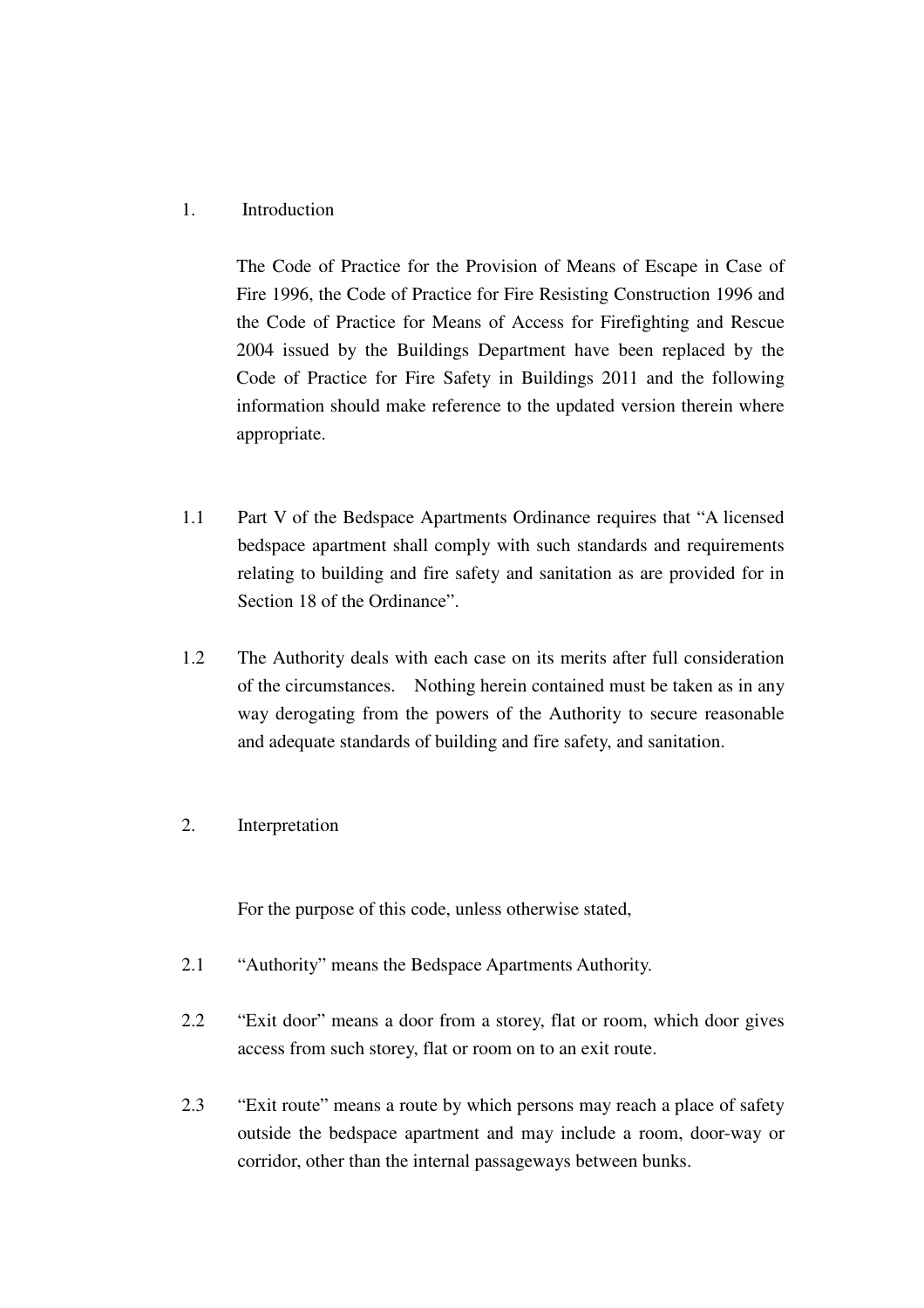- 2.4 "Flat" has the same meaning as given in the Bedspace Apartments Ordinance.
- 2.5 "Fire resisting period" (FRP) means the period for which any element of construction, door or fire shutter is capable of resisting the action of fire when tested in accordance with British Standard 476 : Parts 20 to 24 : 1987.
- 2.6 "Travel Distance" means the distance required to be traversed from any point in a storey of a building to either :
	- a) the fire resisting door in the staircase enclosure; or
	- b) if there is no such door, the first stair tread of the staircase.
- 2.7 "B.S.A." means a Bedspace Apartment and has the same meaning as defined in the Bedspace Apartments Ordinance.
- 2.8 "Compartment" means an enclosed space in a B.S.A. that is separated from all other parts of the B.S.A. by enclosing construction having a fire resisting period of not less than 1 hour and any doors therein having a fire resisting period of not less than ½ hour.
- 2.9 "Room-sealed gas water heater" means a gas water heater which, when in operation, has the combustion air inlet and the combustion products outlet isolated from the room or place in which the gas water heater is installed.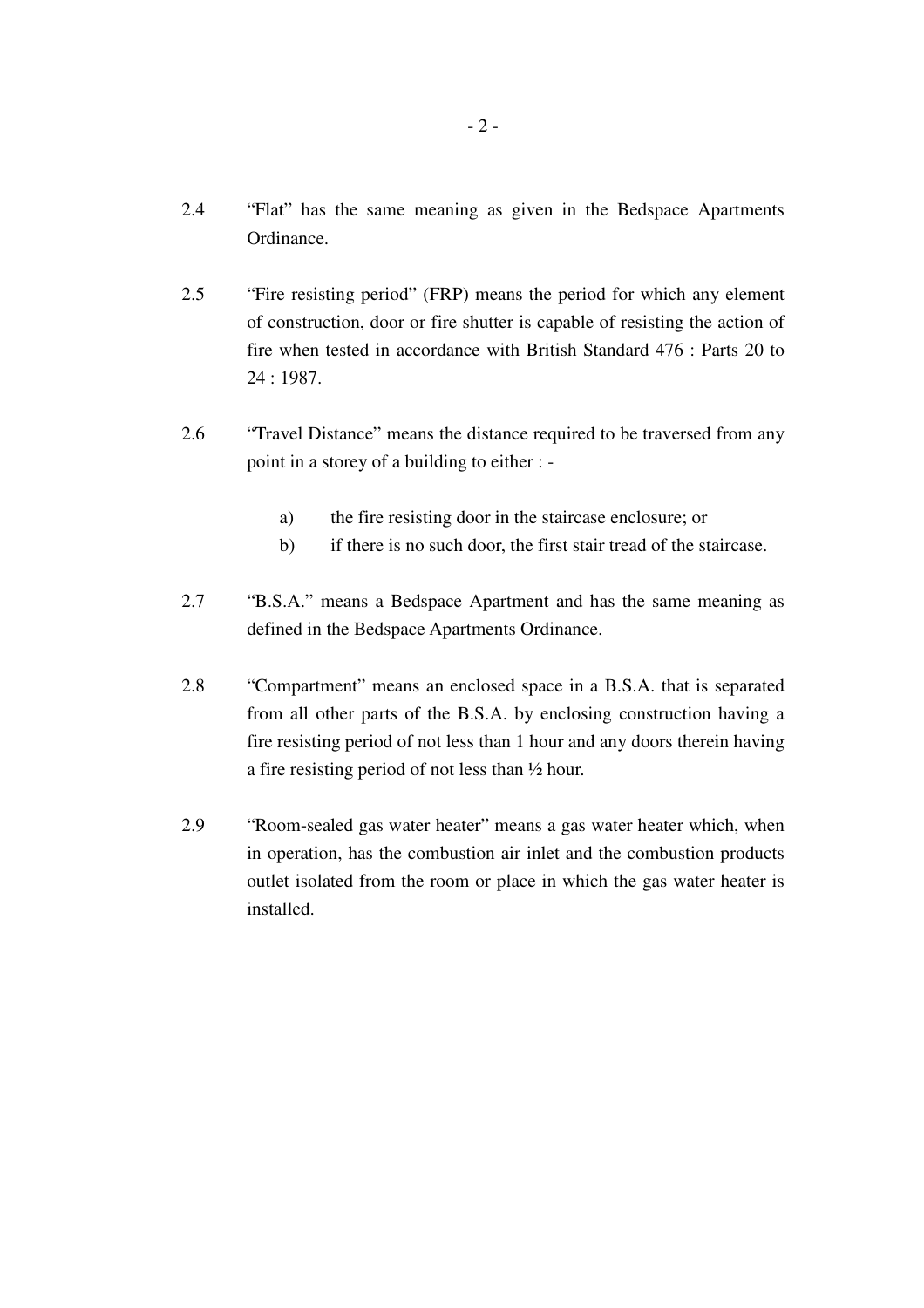- 2.10 "Soil fitment" means a water-closet fitment, a trough water-closet or a urinal.
- 2.11 "Fire service installation or equipment" has the same meaning as defined in Fire Services Ordinance, Cap. 95.

### 3. Application

- 3.1 The principles laid down in this Code of Practice are applicable to all B.S.A. s as defined in the Bedspace Apartments Ordinance.
- 3.2 Where the occupation of the B.S.A. constitutes a special hazard the Authority may require such alterations to the standards laid down in this Code of Practice as in his opinion may be necessary.
- 4. General Requirements
- 4.1 All means of escape and fire service installations or equipment within the B.S.A. shall be subject to proper maintenance and to ensure that they are free from obstruction and in good working order at all times.
- 4.2 Fire-resisting self-closing doors shall not be held in the open position by hooks, wedges or other similar device.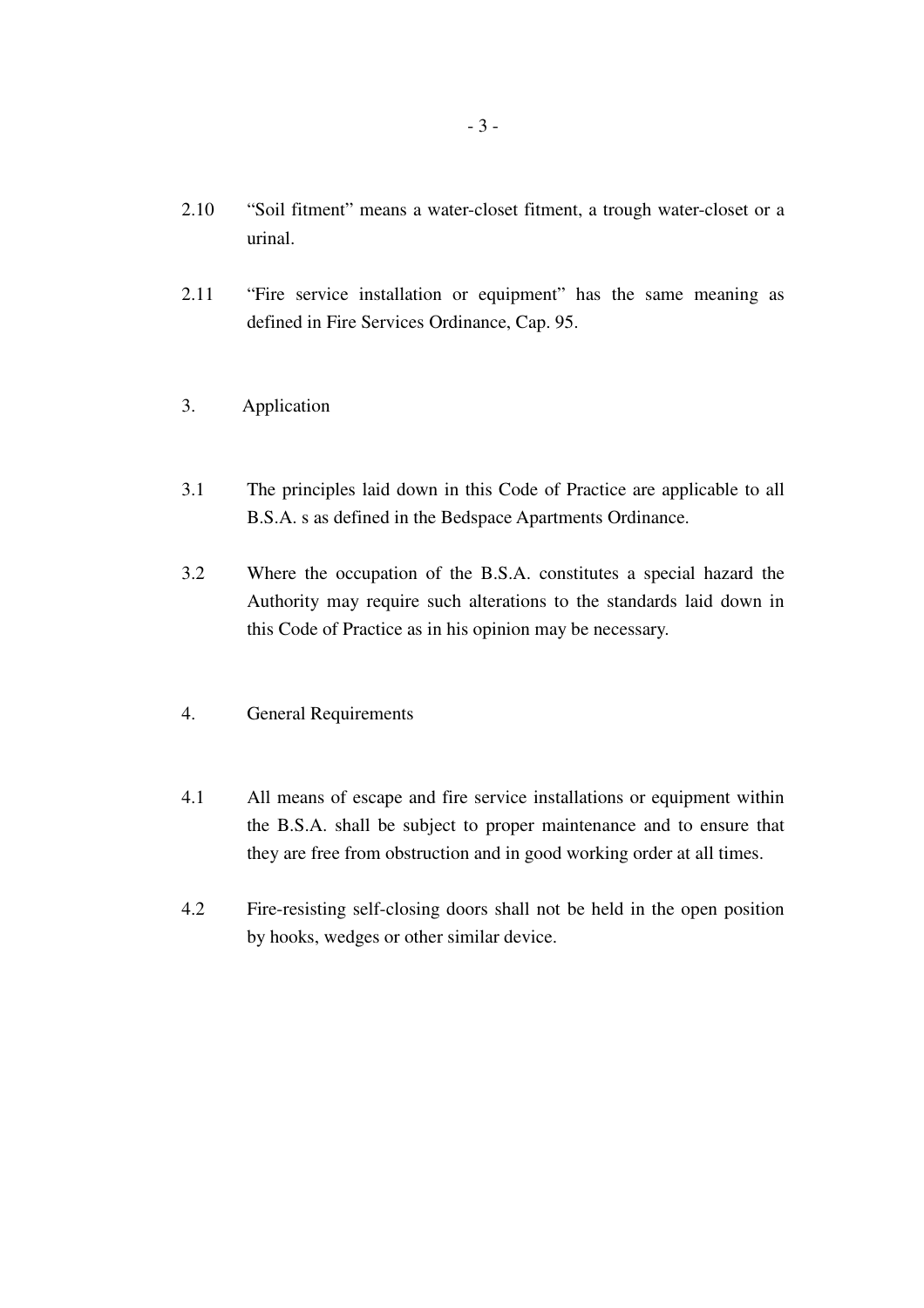- 4.3 No storage of any description which may jeopardize the escape route(s) is allowed. Escape routes must be kept clear for means of escape purposes and free from any possible source of fire.
- 4.4 All externally hung signs for or on the premises shall not obstruct any approved exit route outside the B.S.A. and shall be regularly and frequently maintained and any indication of danger or dilapidation should be remedied immediately.
- 4.5 All fire service installations or equipment shall be installed by a registered contractor as defined by the Fire Service (Installation Contractors) Regulation (Cap. 95 sub. leg.) of the appropriate class and a certificate (FS 251) issued under the Fire Service (Installations and Equipment) Regulations (Cap. 95 sub. leg.) shall be submitted to the Authority.
- 4.6 All portable fire fighting equipment shall be kept in efficient working order at all times and inspected by a registered contractor as defined by the Fire Service (Installation Contractors) Regulations (Cap. 95 sub. leg.) at least once every 12 months and a certificate (FS 251) issued under the Fire Service (Installations and Equipment) Regulations (Cap. 95 sub. leg.) shall be submitted to the Authority.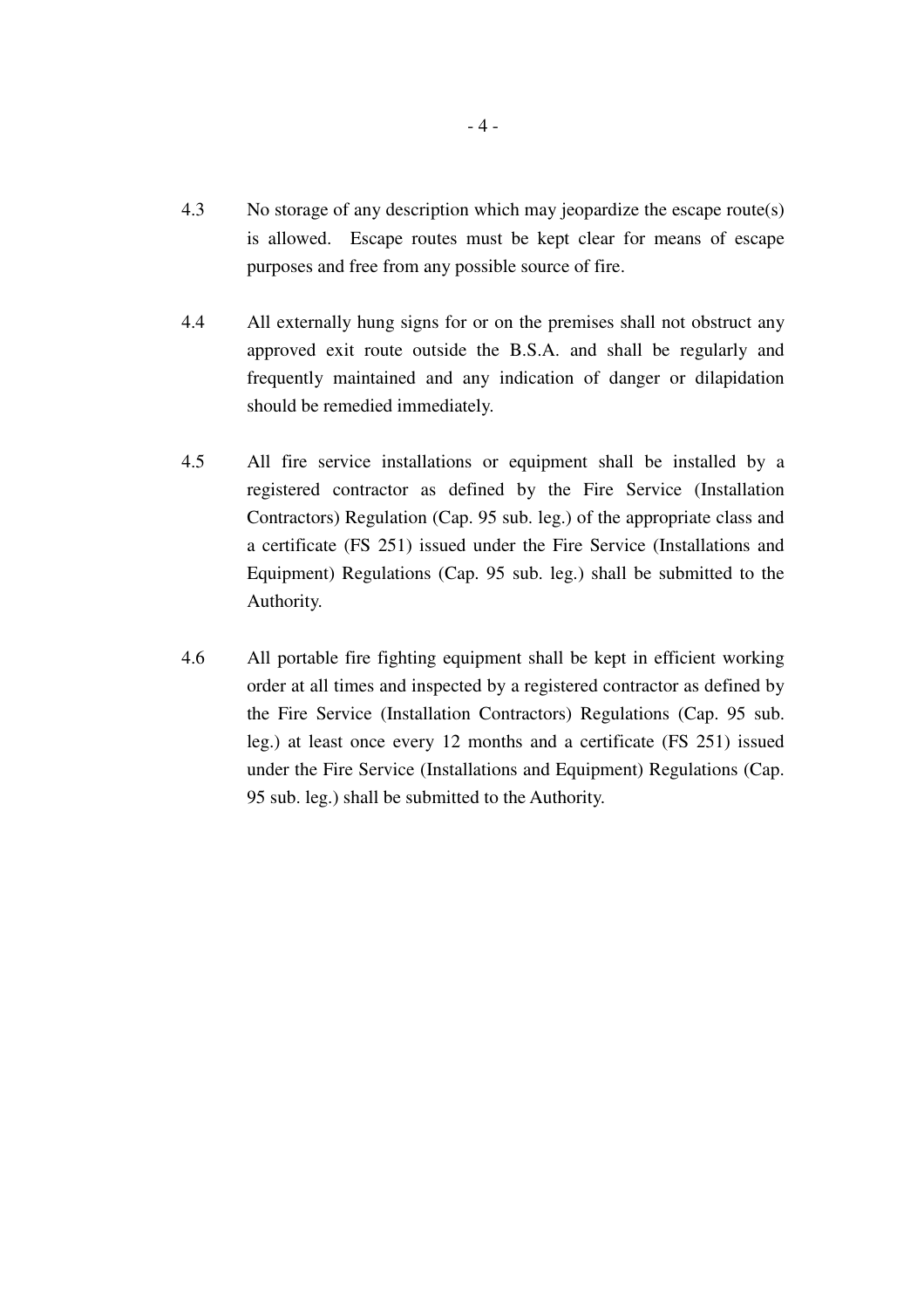- 4.7 No storage of dangerous goods exceeding the exempted quantity will be permitted, i.e. for kerosene – 20 litres; for LPG -130 litres aggregated nominal water capacity. All such shall be properly stored in the kitchen.
- 4.8 The fixed electrical installation, after completion, shall be inspected, tested and certified by electrical worker and contractor who have registered themselves with the Director of Electrical and Mechanical Services. A copy of the "Periodic Test Certificate" (WR2) OR "Work Completion Certificate" (WR1) shall be forwarded to the Licensing Authority as proof of compliance. The WR2 shall be endorsed by the Director of Electrical and Mechanical Services as required under Section 20 of the Electricity (Wiring) Regulations before forwarding to the Licensing Authority.
- 4.9 Only single beds or double bunks shall be provided.
- 4.10 The void space in any false ceiling, shall not be used for storage purposes.
- 4.11 All unauthorized building works shall be completely removed and the building made good in accordance with the plans approved by the Building Authority.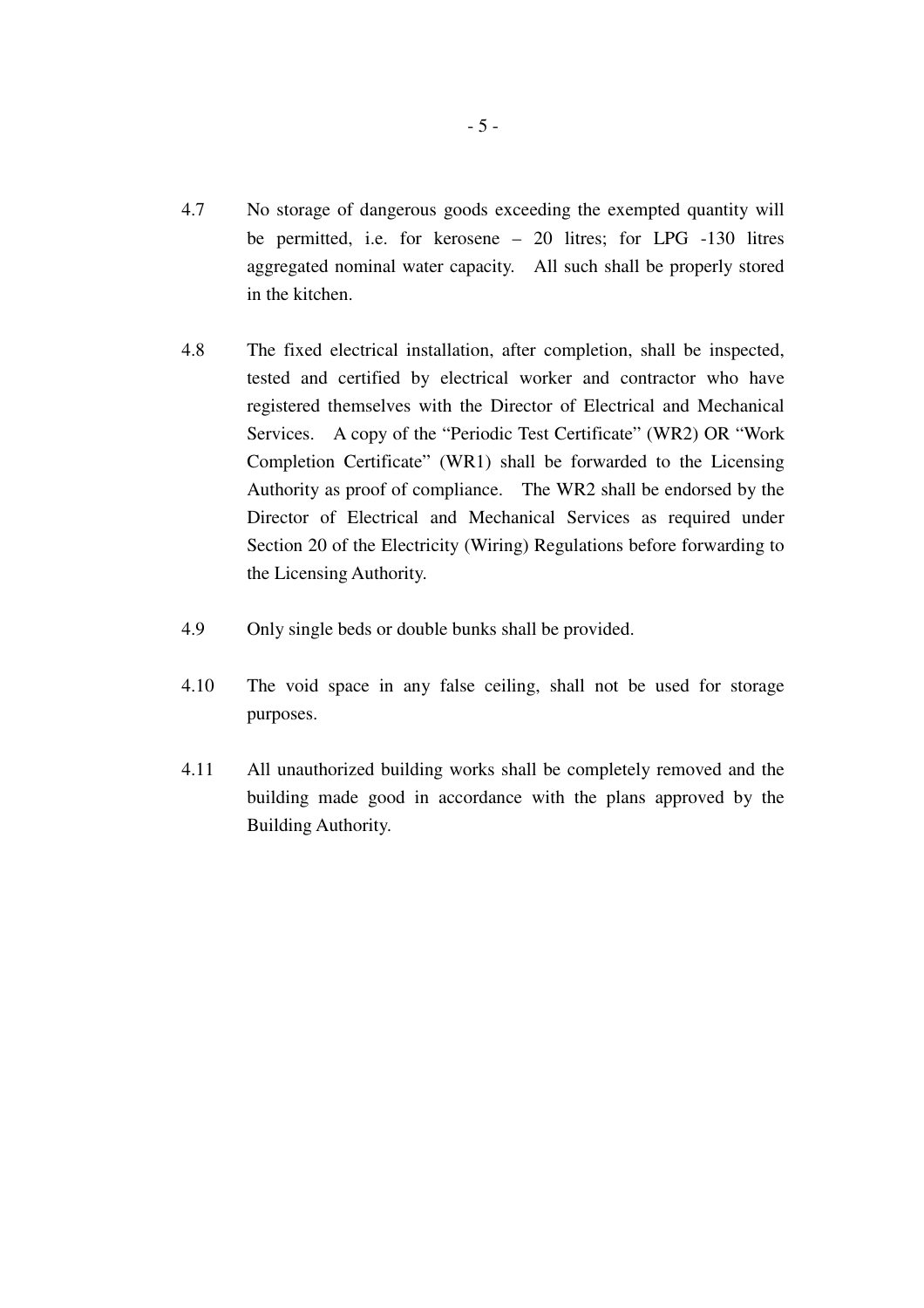- 4.12 Single beds or double bunks shall be properly secured to the floor as necessitated by the circumstances.
- 4.13 Defective and broken window frames shall be made good to the satisfaction of the Authority.
- 4.14 Spalling and defective concrete shall be made good to the satisfaction of the Authority.
- 4.15 A telephone shall be provided and maintained in proper working order.
- 5. Fire resisting construction.
- 5.1 The following walls shall have a F.R.P. of not less than 1 hour and any openings thereto shall be provided with self-closing doors having a F.R.P. of not less than  $\frac{1}{2}$  hour :
- 5.1.1 between the B.S.A. and adjoining flats.
- 5.1.2 between the B.S.A. and common areas.
- 5.1.3 between adjoining compartments within the B.S.A..
- 5.1.4 enclosing hazardous uses.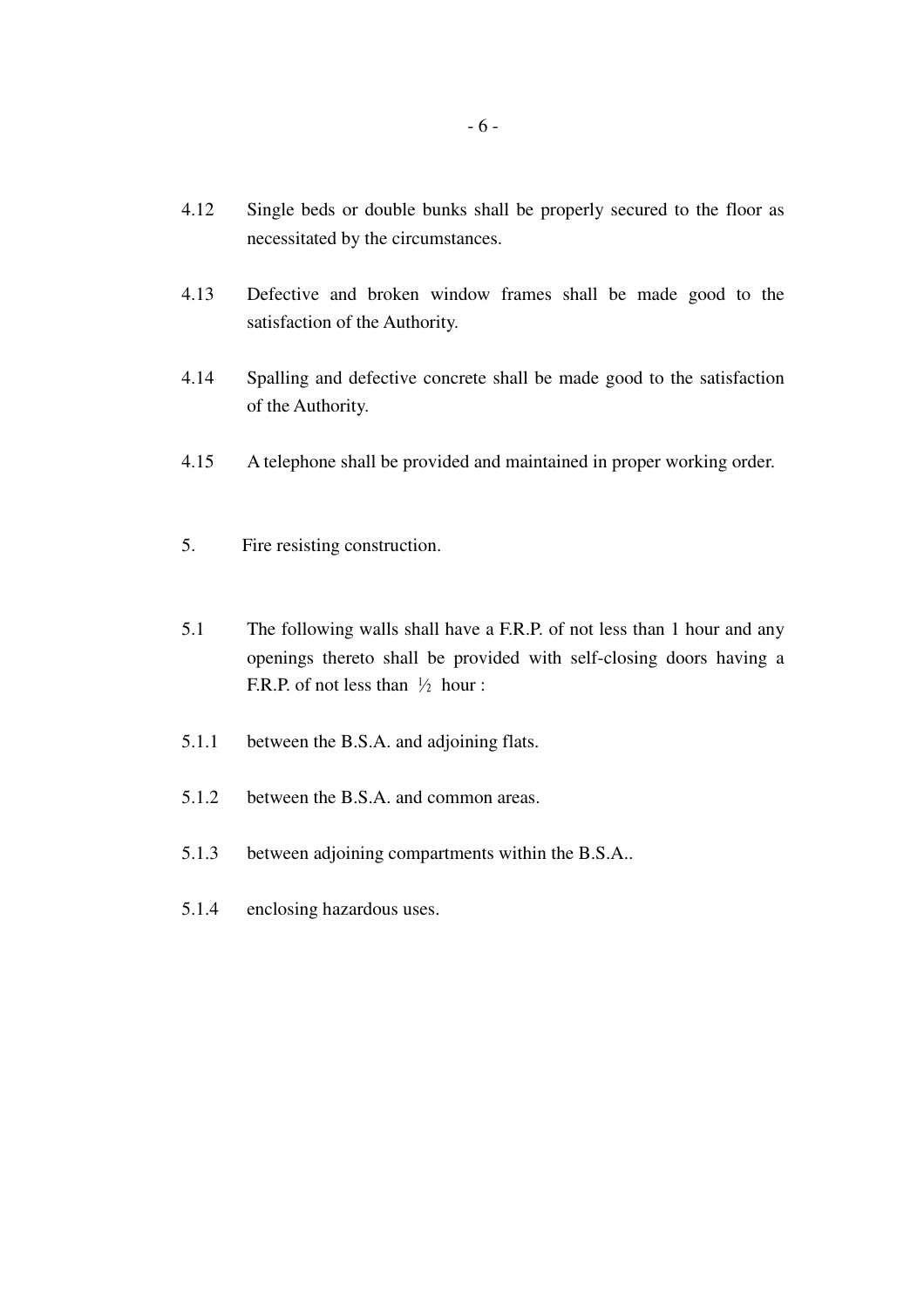- 5.2 Any opening in a wall required by 5.1 to have F.R.P. for the passage of air-conditioning ducts, ventilation ducts, electrical trunking, conduits, pipes and wires or holes left after construction should be protected with fire dampers or other suitable form of fire stop to maintain the required FRP of that compartment wall or floor. Where ducts, pipes, wires and any insulation passing through the wall is of combustible material, such material should be contained within an enclosure having an FRP corresponding to that of the surrounding structure. Where access openings are provided to the enclosure, such opening shall be provided with self-closing doors or securable covers having an FRP of not less than half that of the enclosure.
- 6. Fire Service Requirements
- 6.1 Portable fire extinguisher(s) shall be provided in accordance with the following scale :
	- (a) Where the B.S.A. occupies only one flat, one  $9L CO<sub>2</sub>$ /water or one 4.5 kg  $CO<sub>2</sub>$  or one 2 kg dry powder fire extinguisher is to be provided in the sleeping area in a readily accessible position. Where the B.S.A. occupies more than one flat, the number of fire extinguisher is to be increased in proportion to the number of flats.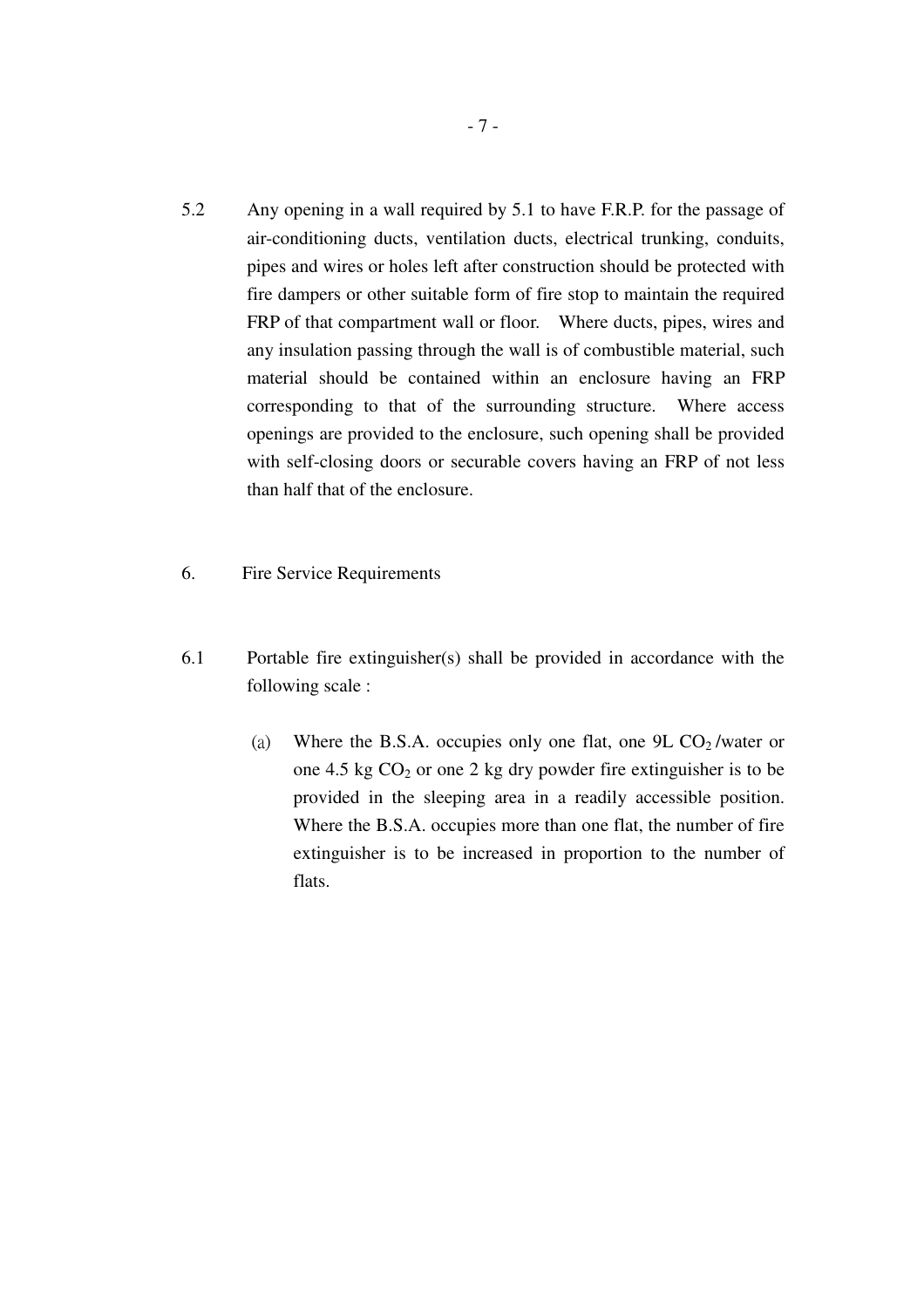- (b) One fire blanket (Minimum size  $1.44 \text{m}^2$ ) and one  $4.5 \text{ kg CO}_2 \text{ or }$ one 2 kg dry powder fire extinguisher are to be provided in every kitchen.
- 6.2 A notice in Chinese on the operation method of fire extinguisher(s) and fire blanket shall be prominently displayed at the location where such equipment is provided.
- 6.3 Manual fire alarm call points are to be provided at strategic locations of the B.S.A., e.g. outside the kitchen and near to the exit(s).
- 6.4 Where the maximum floor area of any one compartment exceeds 230 square metres an automatic sprinkler system covering the entire premises shall be provided and installed in accordance with the Rules of the Loss Prevention Council unless Fireman's access is provided either directly from ground/podium floor level or via open balconies on upper floors to the satisfaction of the Authority.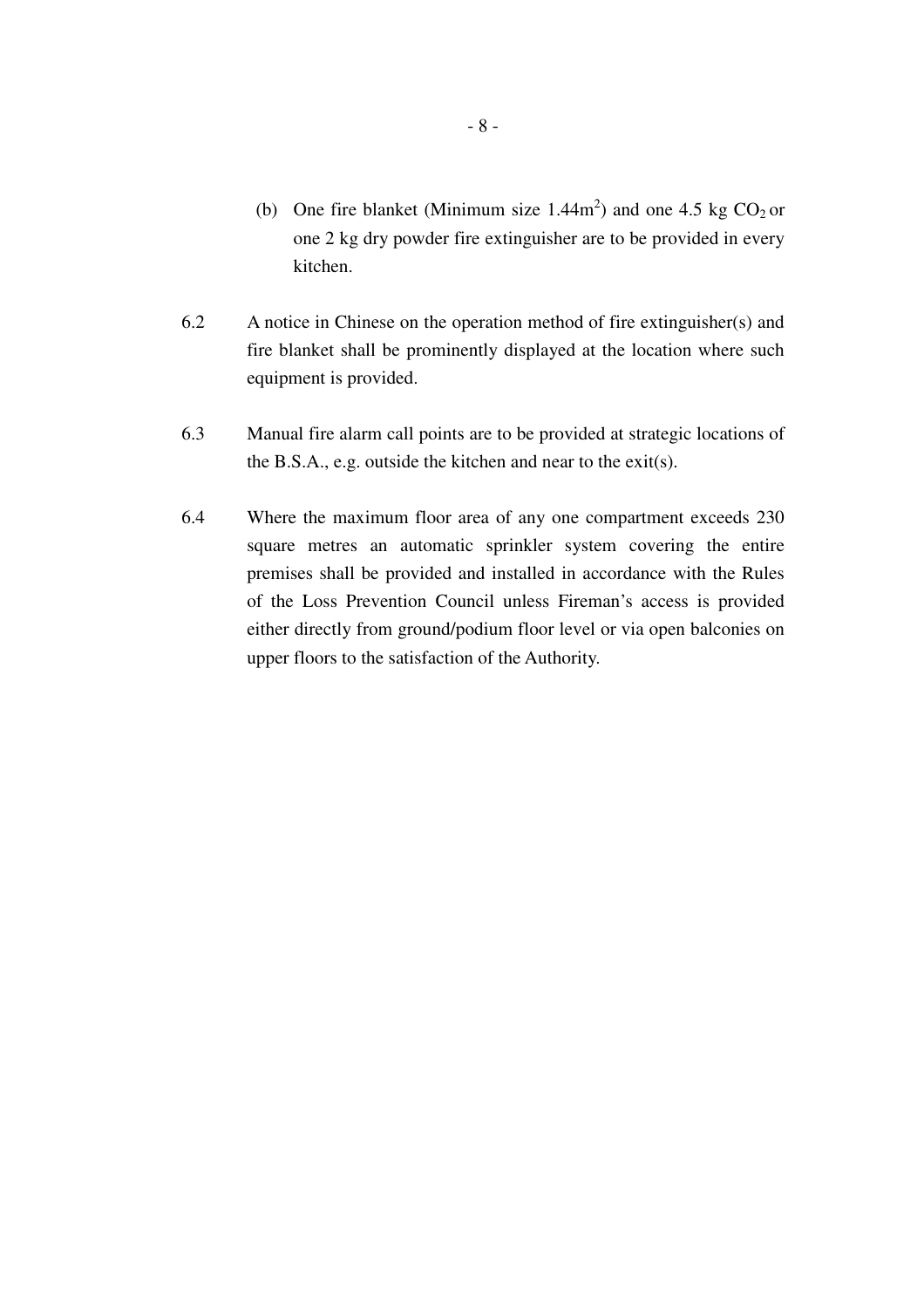#### 7. Means of escape

- 7.1 All internal passageways and doors in passageways shall have a minimum width of not less than 750 mm and be kept free from obstruction at all times. Internal passageways must be inter-communicable at the ends.
- 7.2 The maximum travel distance from the farthest point of B.S.A. to the main exit door or to the point where escape is possible in two directions shall be not more than 18 m.
- 7.3 The exit route width shall be not less than 900 mm throughout.
- 7.4 The clear height in the exit route(s) shall be not less than 2 m.
- 7.5 Where a B.S.A. comprises more than one flat or one compartment, exit signs shall be provided to the satisfaction of the Authority.
- 7.6 Where the population of the B.S.A. exceeds 50 all doors across exit routes shall open in the direction of exit.
- 7.7 Nothwithstanding 7.6 no metal security gate shall open across an exit route from another part of the building.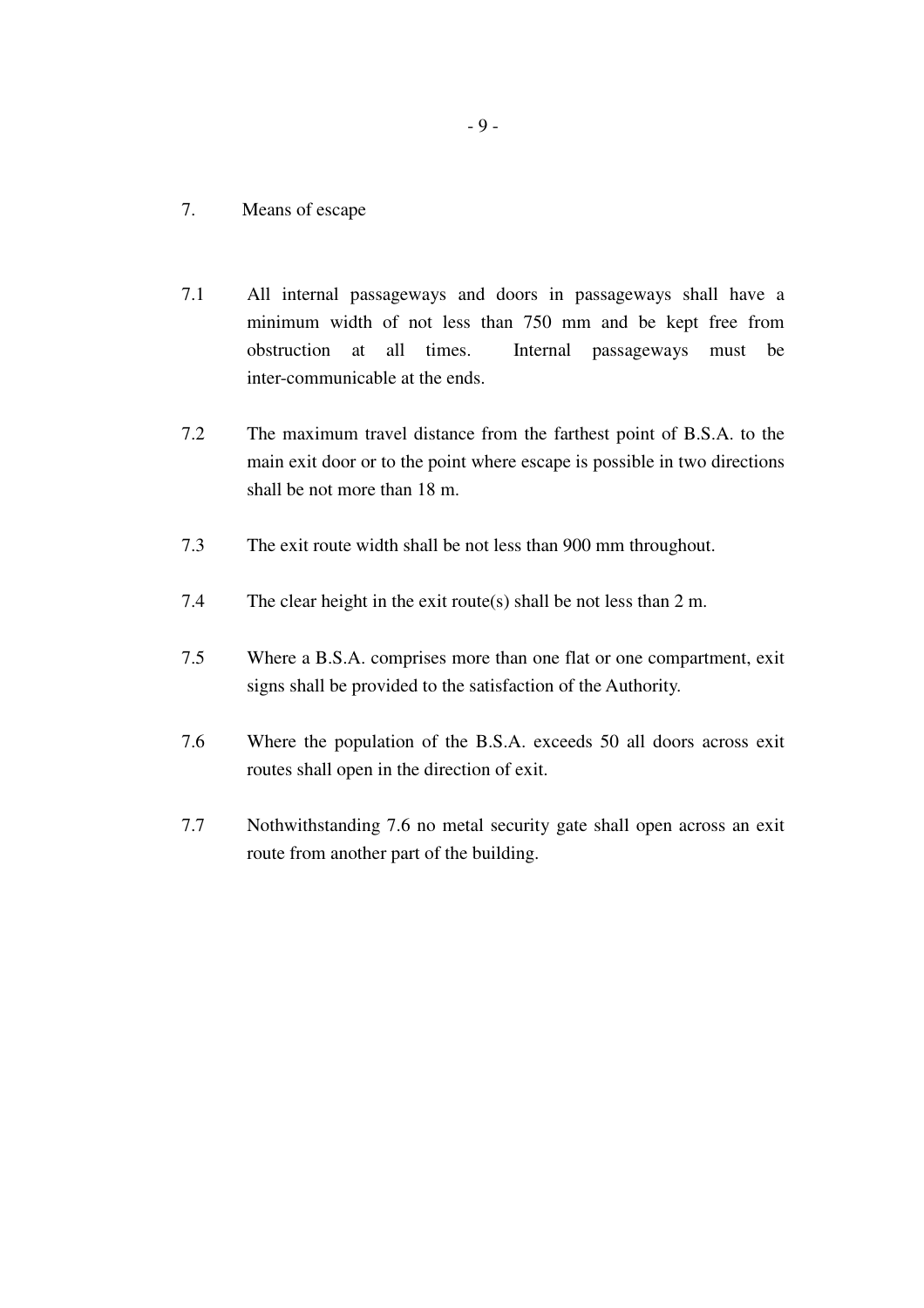- 7.8 Exit doors should be openable from the inside without the use of a key.
- 8. Kitchens
- 8.1 Every B.S.A. shall be provided with a kitchen enclosed by fire resisting construction having an FRP of not less than 1 hour and openings shall be provided with self-closing doors having an FRP of not less than ½ hour.
- 8.2 The kitchen shall be provided with a :
	- (a) cooking slab unless the cooking is to be done by gas, or electricity;
	- (b) sink and fittings for the supply of water.
- 8.3 The door to the kitchen shall not be located adjacent to an exit from the B.S.A..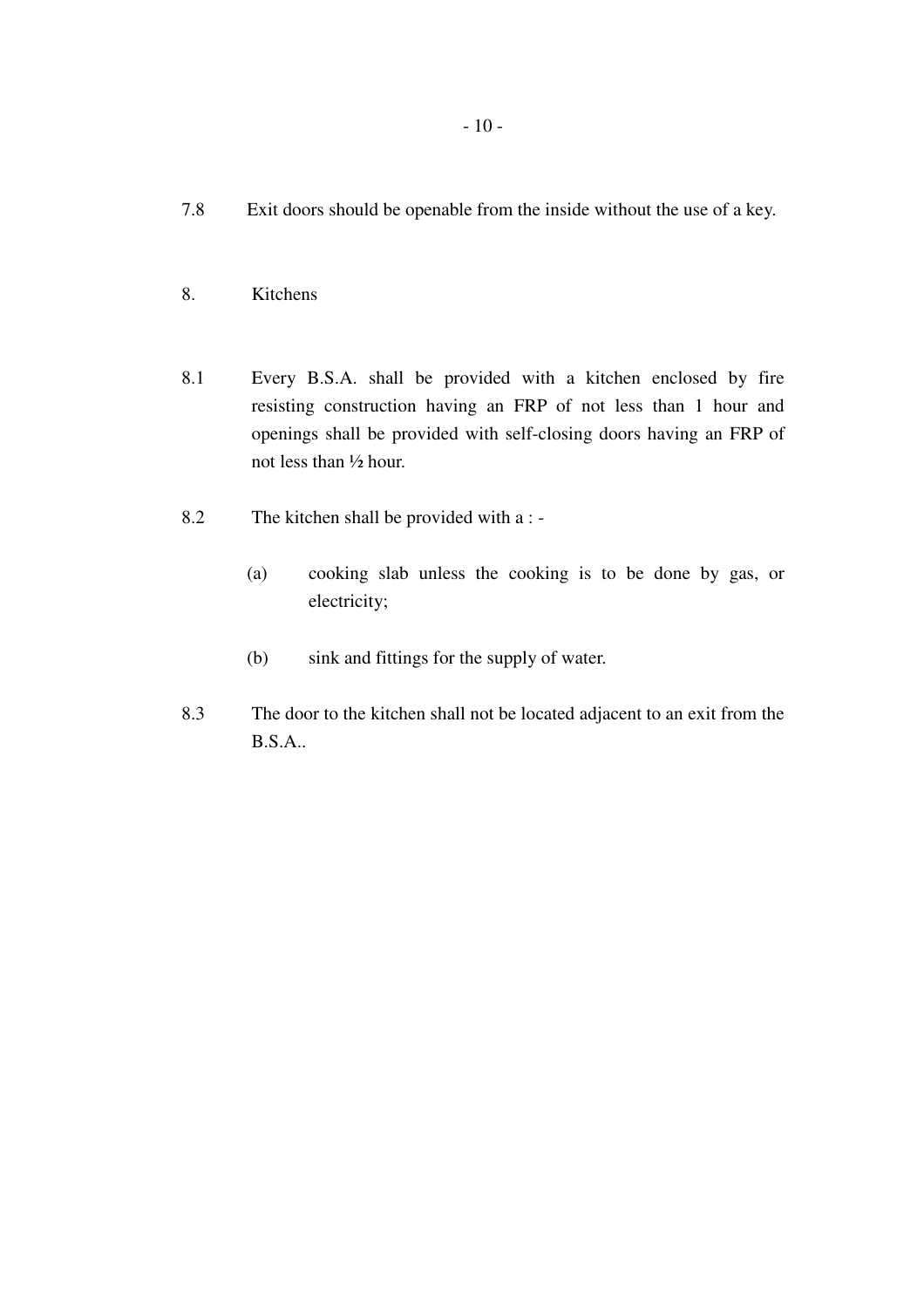- 8.4 The kitchen shall have all internal wall surfaces, to a height of at least 1.2 m from the floor, faced with glazed tiles.
- 8.5 All cooking shall be carried out inside the kitchen. Only food warming and water boiling using electricity will be permitted outside the kitchen.
- 8.6 All kerosene stoves should be kept inside the kitchen.
- 8.7 No bathroom, watercloset or communal toilet shall open directly onto a kitchen.
- 9. Lighting and Ventilation
- 9.1 Every room used for habitation or as a kitchen shall be provided with natural lighting and ventilation.
- 9.2 Such natural lighting and ventilation shall be provided by means of one or more windows having an aggregate area of glass of not less than one-tenth of the area of the floor of the room; and which can, to an extent at least equal in the aggregate to one-sixteenth of the area of the floor of the room, be openable in such manner that the top of the opening of each window is at least 2 m above the level of the floor.
- 9.3 No part of any room used for habitation shall be more than 9 m from a window.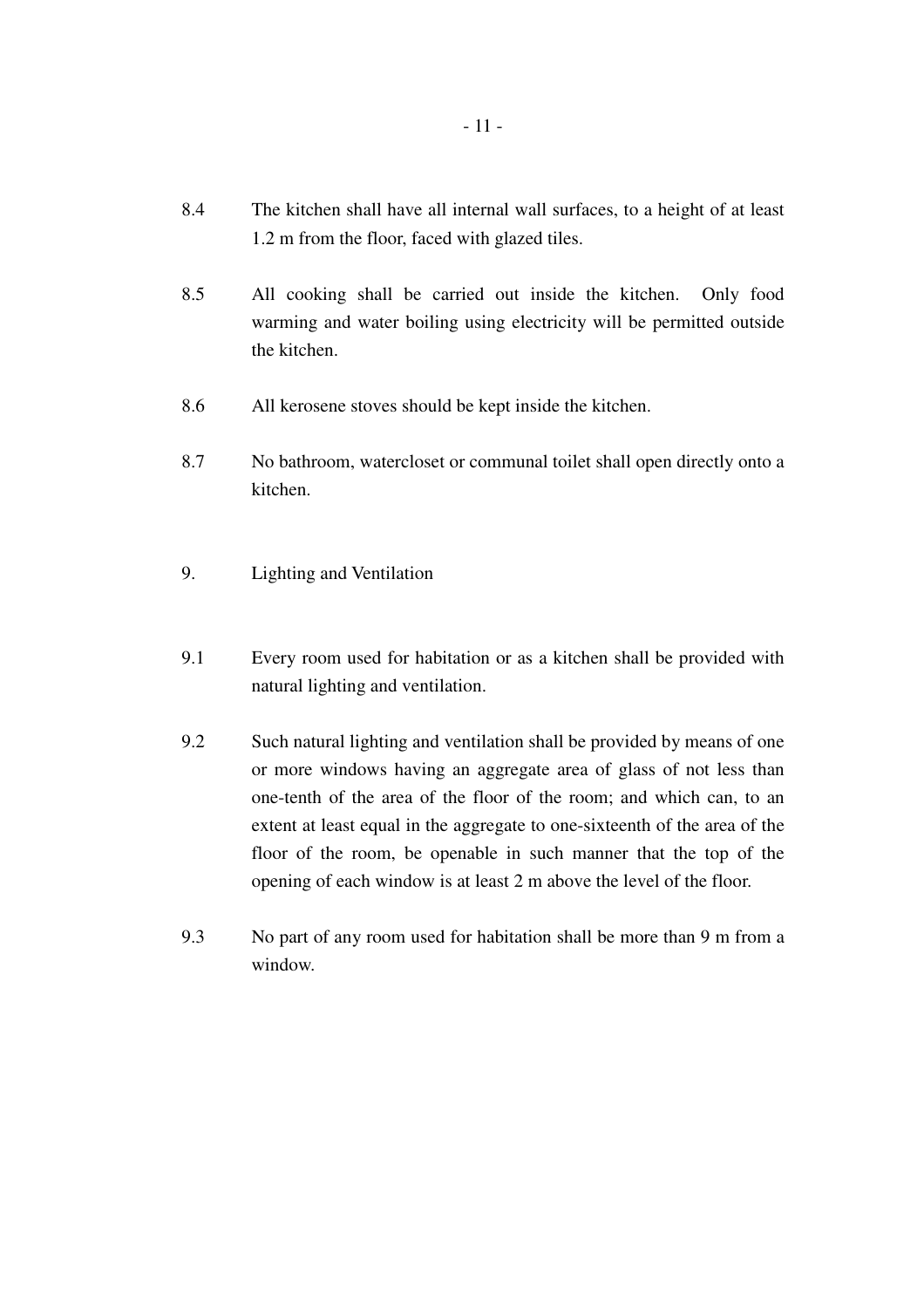- 9.4 Where a room-sealed gas water heater serves a bathroom or is installed in any place in a B.S.A. other than in the bathroom, an adequate aperture in an external wall shall be provided to the satisfaction of the Authority, to provide direct access to the external air.
- 9.5 Every room containing a soil fitment or waste fitment shall be provided with a window having an aggregate area of glass which is not less than one-tenth of the area of the floor of the room; and a part thereof, not less in area than one-sixteenth of the area of the floor of the room, can be opened directly into the open air. The top of the opening portion of the window shall be not less than 2 m above the level of the floor of the room.
- 10. Enclosed bedspaces

Where bedspaces are enclosed the following will apply :

- 10.1 The enclosure shall be constructed of non-combustible material.
- 10.2 An opening having a width of not less than ½ length of the bedspace and a height of the full height of the enclosure shall be provided on the side of the bed facing the passageway.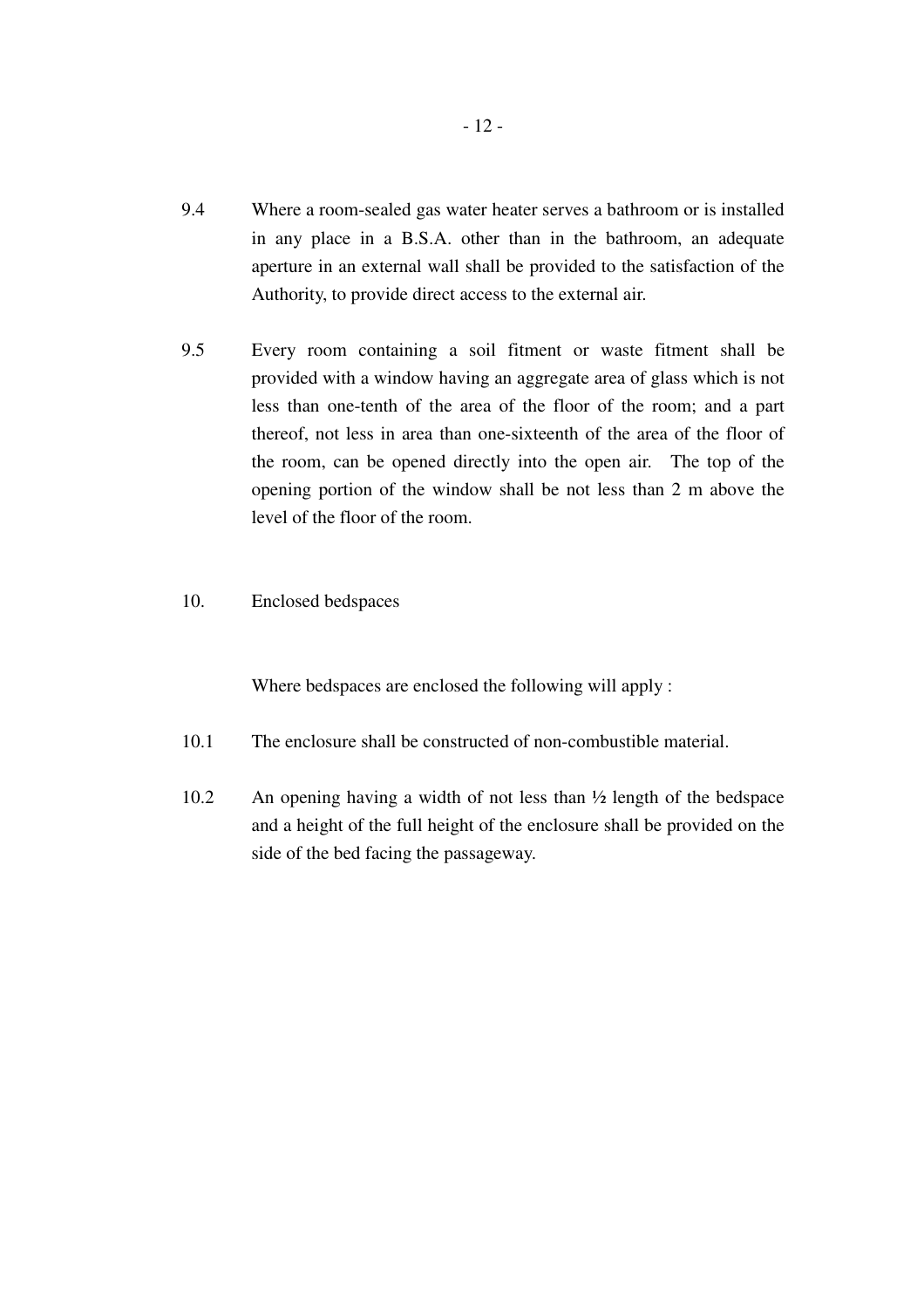- 11. Provision of sanitary requirements and plumbing
- 11.1 In every B.S.A.
	- (a) the number of watercloset fitments provided shall be not less than the number specified in Table I;
	- (b) the number of lavatory basins and baths or showers provided shall be not less than the number specified in Table II;

#### TABLE I

| No. of persons residing or likely to    | No. of watercloset fitments |
|-----------------------------------------|-----------------------------|
| reside in the building                  |                             |
| $12 - 20$                               |                             |
| For every additional 15 persons or part | 1 additional fitment        |
| thereof                                 |                             |

# TABLE II

| No. of persons          |                        |                         |
|-------------------------|------------------------|-------------------------|
| residing or likely to   | No. of lavatory basins | No. of baths or showers |
| reside in the building  |                        |                         |
| $12 - 20$               |                        |                         |
| For every additional 15 | 1 additional fitment   | 1 additional fitment    |
| persons or part thereof |                        |                         |